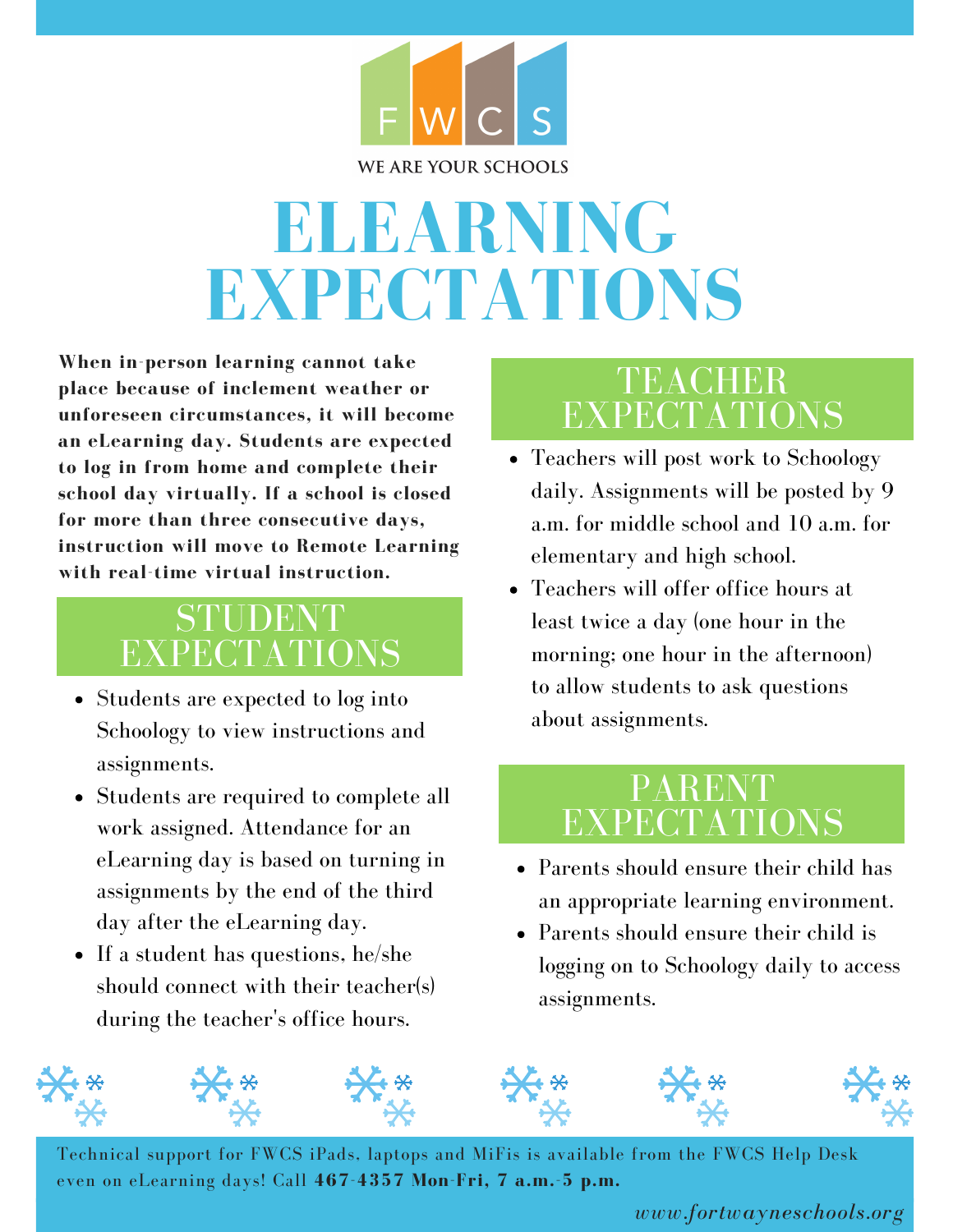

## **EXPECTATIVAS DE APRENDIZAJE VIRTUAL**

**Cuando el aprendizaje en persona no es posible debido al inclemento climatorio o por circunstancias imprevistas, el aprendizaje será por internet. (e-Learning) Se espera que los estudiantes se conécten desde la casa al sistema de Schoology y completen su trabajo escolar virtualmente**

### EXPECTATIVAS DEL ESTUDIANTE

- Se espera que los estudiantes entren al sistema Schoology para ver las instrucciones y las tareas.
- Se espera que los estudiantes completen todo el trabajo asignado. La asistencia para un día de eLearning es basada al entregar las tareas al final del tercer día de eLearning.
- Si un estudiante tiene preguntas, debe de conectarse con los maestros durante la hora de oficina.

### EXPECTATIVAS DEL MAESTRO

- Los maestros publicarán el trabajo escolar diariamente en Schoology. Las tareas estarán publicadas a las 9:00 a.m. para las escuelas intermedias y a las 10:00 a.m. para las escuelas primarias y secundarias.
- Los maestros ofrecerán horas de oficina por lo menos dos veces al día (una hora en la mañana y otra en la tarde) para permitir a los estudiantes hacer preguntas acerca de las tareas

#### EXPECTATIVAS DE LOS PADRES

Los padres deben asegurarse que su hijo tiene un ambiente apropiado para aprender. Los padres deben asegurarse que su hijo está conectado en el sistema escolar Schoology a diario para acceder a las tareas.



*www.fortwayneschools.org* El soporte técnico para iPads, computadoras portátiles y MiFis de FWCS está disponible en el servicio de asistencia de FWCS, ¡incluso en los días de aprendizaje electrónico! Llame**467-4357 Lunes-Viernes, 7 a.m.-5 p.m.**